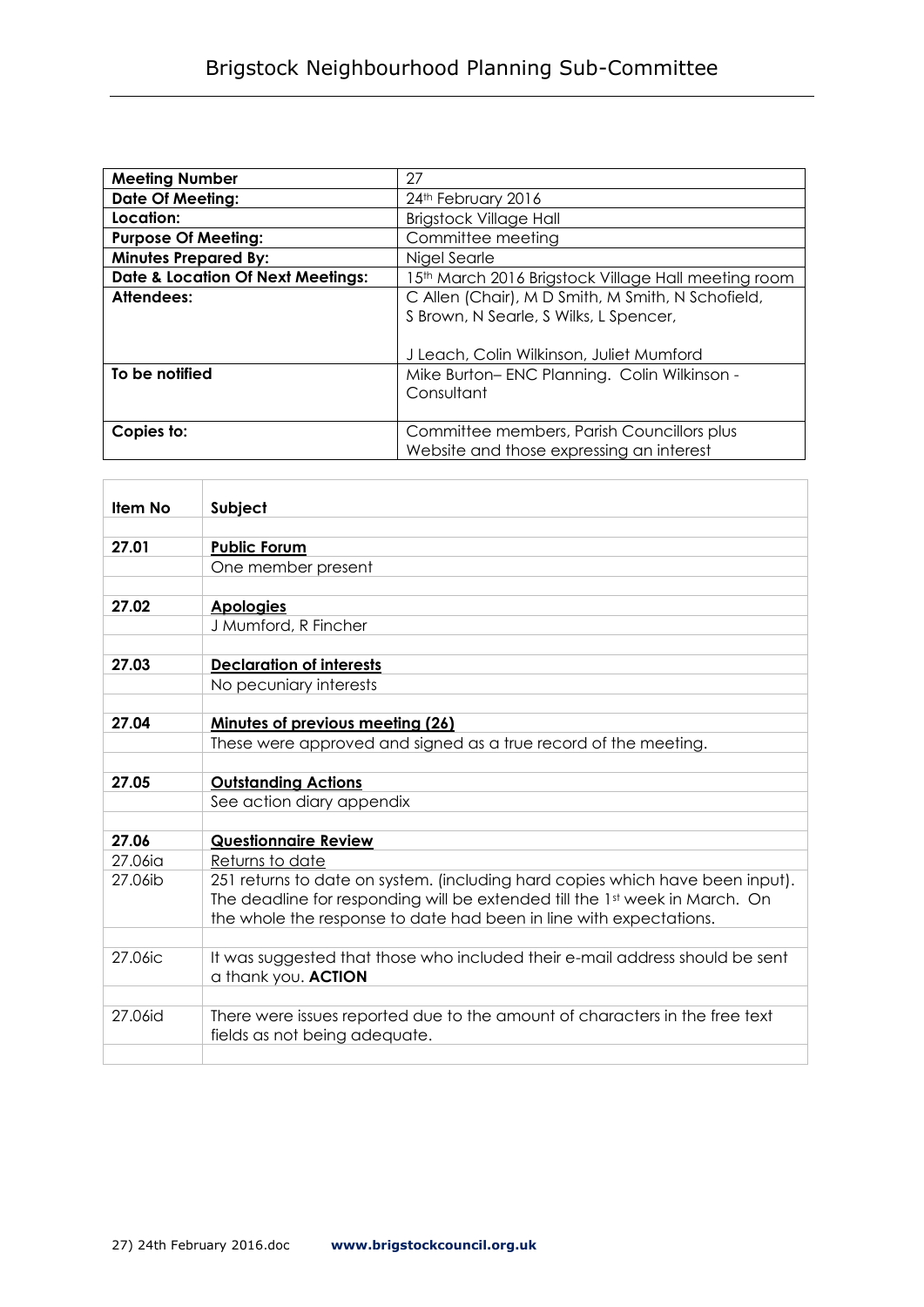## Brigstock Neighbourhood Planning Sub-Committee

| 27.06ii            | Data analysis                                                                                                                                                                                                     |
|--------------------|-------------------------------------------------------------------------------------------------------------------------------------------------------------------------------------------------------------------|
| 27.06iia           | Juliet Mumford gave a basic overview of the data collected so far. Decisions<br>need to be made as to how to use the data collected.                                                                              |
|                    |                                                                                                                                                                                                                   |
| 27.06iib           | A basic headline report excluding e-mail and contact details to comply with<br>the parish councils will be circulated. ACTION                                                                                     |
|                    |                                                                                                                                                                                                                   |
| 27.06iic           | First pass of data should enable high low preferences to be established and<br>gauge the general opinions of local residents. The volume of questionnaire<br>response is sufficient to be a representative sample |
|                    |                                                                                                                                                                                                                   |
| 27.06iid           | Juliet M will provide a report looking at the data by age etc.                                                                                                                                                    |
| 27.06iie           | In order to clarify some data additional research may be required.                                                                                                                                                |
|                    |                                                                                                                                                                                                                   |
| 27.07              | <b>Set New Priorities</b>                                                                                                                                                                                         |
| 27.07i             | Project plan review. NPS had up dated the project plan, it was stated that if<br>possible a December conclusion to the committees work would be desirable<br>if optimistic.                                       |
|                    |                                                                                                                                                                                                                   |
| 27.07ii            | Development sites. At this stage the committee were not in a position to<br>consider development sites within the village.                                                                                        |
|                    |                                                                                                                                                                                                                   |
| 27.07iii           | The committee need to consider communications with developers who wish<br>to discuss their plans.                                                                                                                 |
|                    |                                                                                                                                                                                                                   |
| 27.07iiii          | Other. Write to Head of planning to get a member of the planning Dept. to<br>attend our meeting. ACTION                                                                                                           |
|                    |                                                                                                                                                                                                                   |
| 27.07 <sub>v</sub> | Colin to converse with ENC on some of the technical points of the process<br><b>ACTION</b>                                                                                                                        |
|                    |                                                                                                                                                                                                                   |
| 27.07vi            | CA to circulate CW's introductory section for the NP ACTION. This may well<br>change with the development of the final vision, formulation of the key issues<br>and structural headings.                          |
|                    |                                                                                                                                                                                                                   |
| 27.08              | Correspondence                                                                                                                                                                                                    |
|                    | E-mails received regarding site specific developments. These are currently<br>responded to by informing that the committee are not in a position to deal<br>with those issues at present.                         |
| 27.09              | <b>AOB</b>                                                                                                                                                                                                        |
|                    | We are currently doing the closure report for the 1st grant (ending<br>February) and are in the process of completing the application for<br>funding for the following 6 months                                   |
| 27.11              | Date of next meeting                                                                                                                                                                                              |
|                    | 15th March 2016 in the village hall meeting room @ 7:30                                                                                                                                                           |
|                    |                                                                                                                                                                                                                   |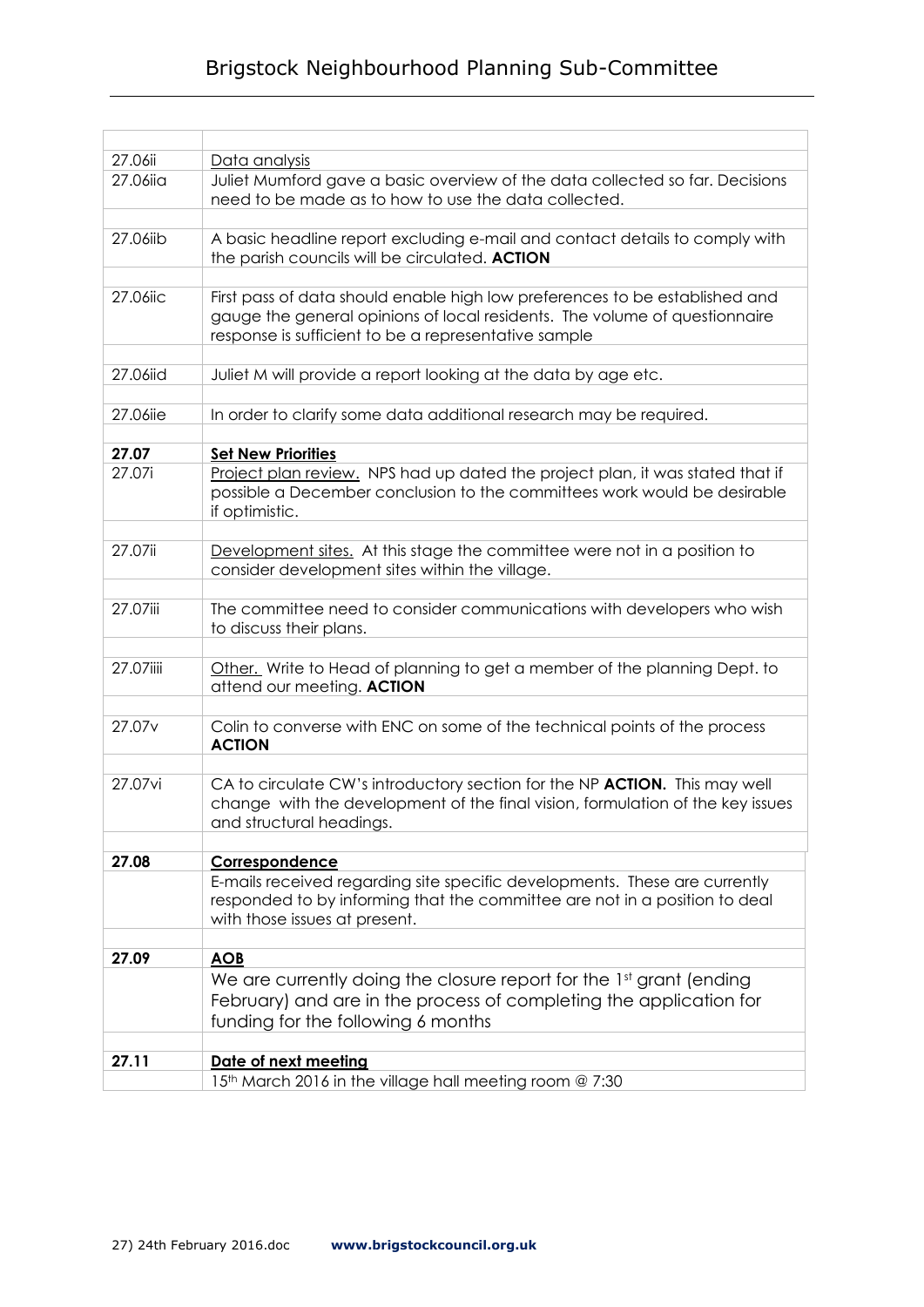## **Time Line**

| <b>December</b>             | January                     | <b>February</b>    | March               | April | May |
|-----------------------------|-----------------------------|--------------------|---------------------|-------|-----|
| Agree printing costs        |                             |                    |                     |       |     |
| <b>Housing Needs Survey</b> | <b>Housing Needs Survey</b> | Chase outstanding  | Questionnaire       |       |     |
| Issued                      | completed                   | Questionnaire      | responses closed    |       |     |
|                             |                             | responses          |                     |       |     |
| <b>Options Document</b>     |                             | Review current     | Start data analysis |       |     |
| <b>CW</b>                   |                             | timelines          |                     |       |     |
| Finalised                   | Questionnaire printed       | Commence drafting  | Apply for new grant |       |     |
| questionnaire               | and circulated round        | NP, with structure |                     |       |     |
|                             | village                     |                    |                     |       |     |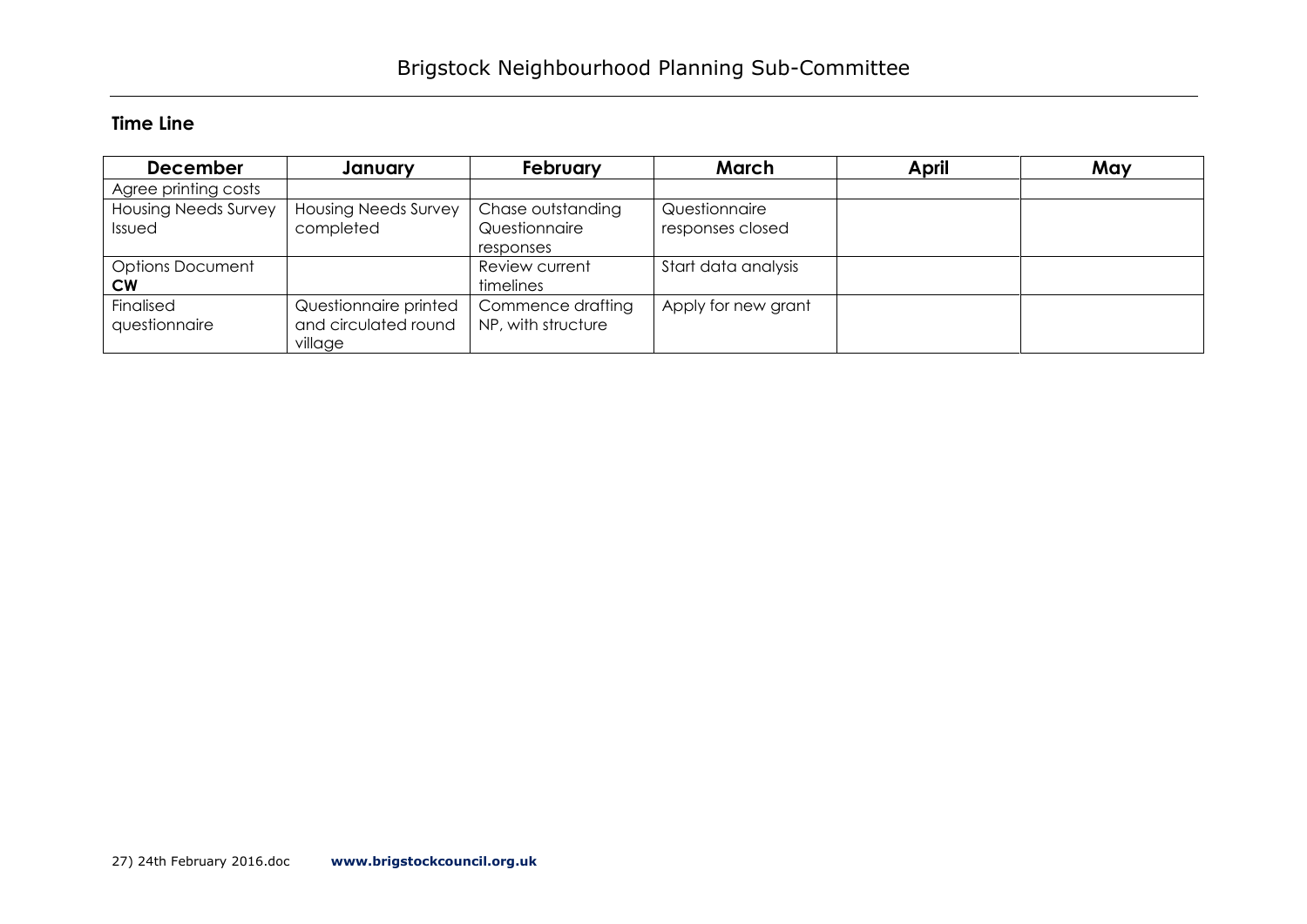| Ref         | <b>Completed Actions</b>                                                                                                                                  | Resp              | Due by   |
|-------------|-----------------------------------------------------------------------------------------------------------------------------------------------------------|-------------------|----------|
| 26.06ii     | Follow up schedule Target (date for<br>completion 21 <sup>st</sup> February) MDS to re-circulate<br>the list of who's doing what follow ups <b>ACTION</b> | <b>MDS</b><br>All | 21/02/16 |
| 26.06iii    | SB to put up posters reminding people to<br>complete the questionnaire ACTION                                                                             | <b>SB</b>         | 23/02/16 |
| 26.07iii    | Website page. Add NPS remove SP from<br>committee correct spelling error. ACTION                                                                          | <b>NJS</b>        | 23/02/16 |
| 26.07iiii   | All hard copies input by the committee must<br>be retained and given to NJS ACTION                                                                        | All               | 23/02/16 |
| 26.07vi     | NS to do a thank you to the Beckett's for all<br>their hard work in delivering the questionnaires<br>to all households <b>ACTION</b> .                    | <b>NJS</b>        | 23/02/16 |
| 26.07vii    | LS to get Steph Beckett to put a reminder in<br>the ET for people to complete the<br>questionnaire <b>ACTION</b>                                          | LS                | 23/02/16 |
| 26.07 viii  | NPS to review the project plan timeframes at<br>the next meeting <b>ACTION</b>                                                                            | <b>NPS</b>        | 23/02/16 |
| 26.07 viiii | Start to look at future development sites.<br>Agenda next meeting <b>ACTION</b>                                                                           | <b>NJS</b>        | 23/02/16 |
| 26.07x      | CA will put in the 4 <sup>th</sup> March News Letter a<br>reminder that there is a small window to<br>complete questionnaire. ACTION                      | CA                | 23/02/16 |
| 26.09       | CA received project review documentation<br>from our funders. CA will be completing<br>documentation for the next tranche of funding<br><b>ACTION</b>     | CA                | 23/02/16 |